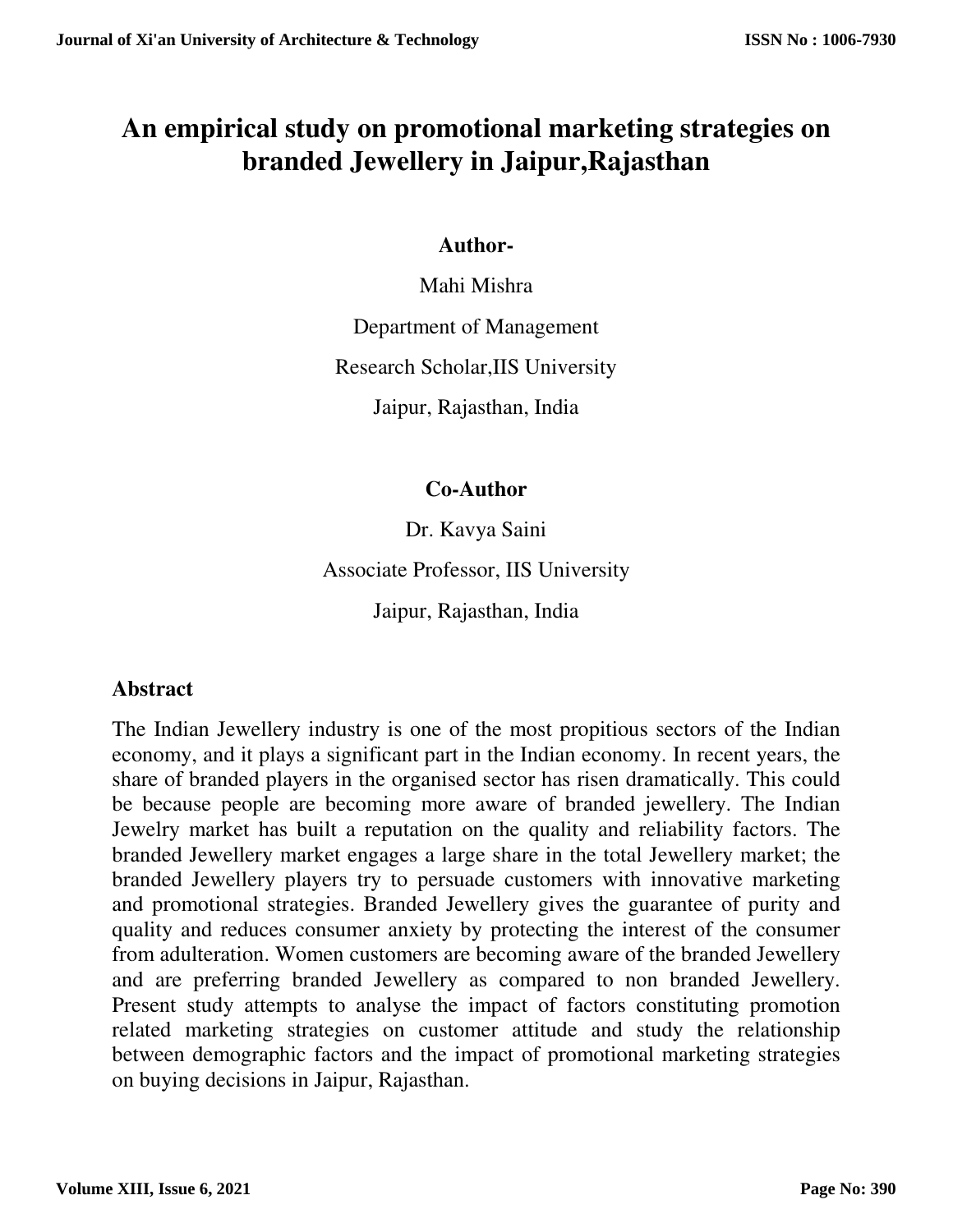Key Words- Marketing strategies, Branded Jewellery, Jewellery Promotion, Consumer Buying Behaviour.

#### **Introduction**

The artistry of Indian jewellery is well-known. The Indian royals have inspired production, creativity, and quality via their love of jewellery. Indian royalty was flamboyant about their jewellery, they liked to collect jewellery as part of their collections. Their jewel-studded turbans, neckpieces, nose rings, bangles, armlets, belts, rings, and an heirloom were all on exhibit. Even their swords and scabbards were heavily ornamented with precious jewels.

Rajasthan has a history of royalty, splendour, and tradition. Since 1988, jaipur has showed how to successfully showcase combination of contemporary technology, superb craftsmanship, and exquisite designs.

Jaipur is well-known for its jewellery business, and it is home to one of the world's greatest gem-cutting centres. The Pink City is also famed for its silver smithing, which includes everything from anklets to earrings to headgear. Kundan and Minakari, Lac bangles, enamelled gold jewellery, uncut diamonds, and emeraldcutting are also popular here. Jaipur has one of the largest jewellery markets in the world. Gems and jewellery account for 15% of India's exports, with Rajasthan accounting for a large portion of that.

The jewellery business is one of Jaipur's fastest growing businesses, and as a result, an increasing number of branded jewellery stores are opening. These businesses use a variety of innovative marketing communication tactics to inform customers about their products and attract new clients. A coordinated promotional message provided across one or more channels is referred to as a marketing communication plan that helps developing brand awareness, retaining customer base and cementing relationship with customers and suppliers.

Jewellers use a variety of techniques to communicate with clients, including brand ambassadors, auspicious day celebrations, commercials, and special offers; pricing methods such as price reductions and gold purchasing plans; and people-oriented marketing tactics such as relationship marketing and social responsibility initiatives. Customers' purchase decisions are influenced by these techniques. Jewelers hope to influence clients by using these marketing communications to establish a distinct and long-lasting image of their items in their minds. Various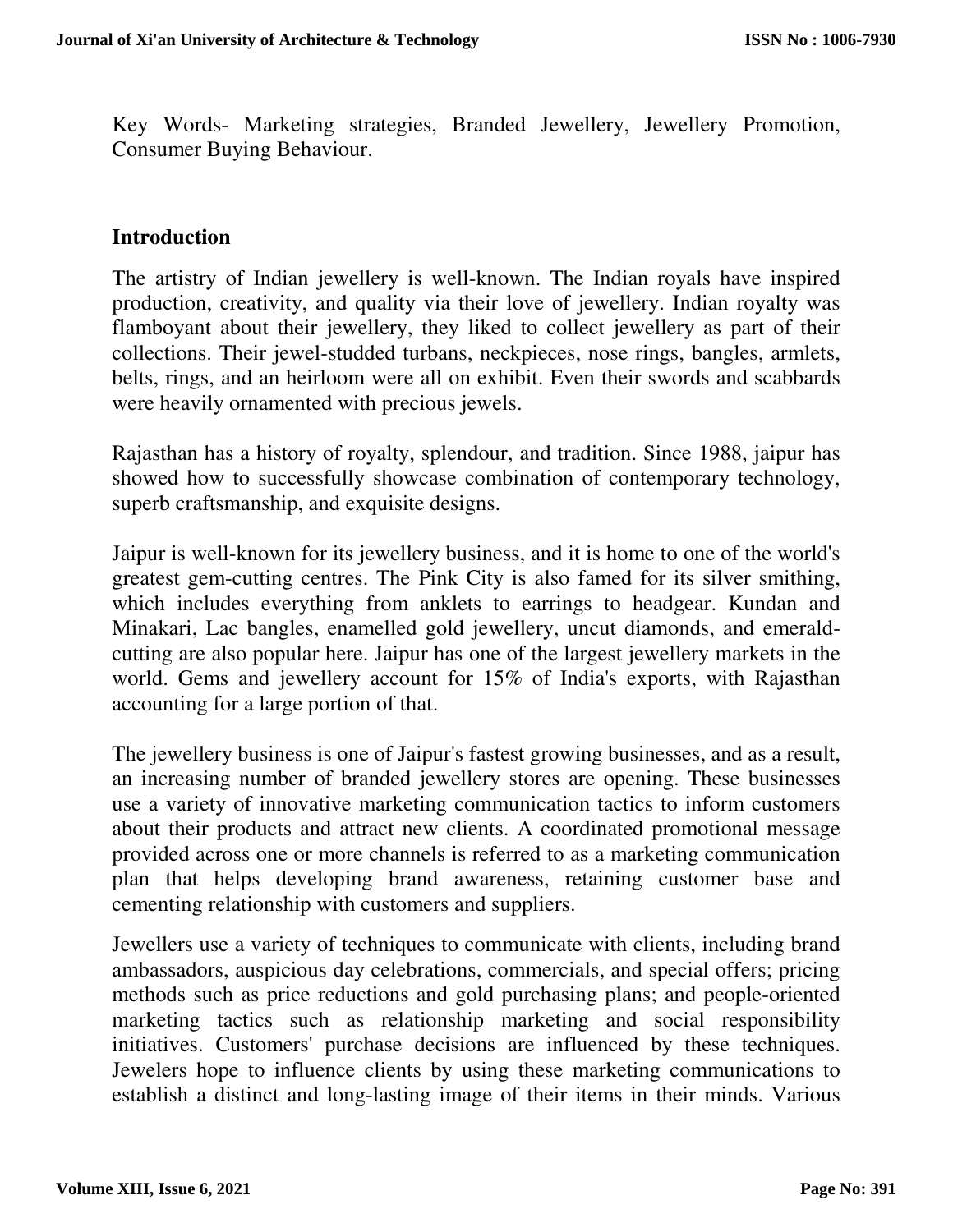research on consumer attitudes regarding branded jewellery, as well as studies on consumer awareness of branded and non-branded jewellery, have been conducted. But limited research work has been specifically done to find out perception of consumers towards branded jewellery promotional marketing strategies and their impact on buying decisions, lack of such studies is the main motivation for carrying out this present study.

Observing changes in marketing strategies and the new media adopted for communication by emerging jewellery sector, the study is conducted to understand what promotional factors influence the jewellery buying decisions, which method attracts them the most and effectiveness of such marketing strategies on consumer retention.

## **Review of Literature**

Asha, K., & Christopher (2014) research looked into a variety of factors that influence jewellery product purchases. Factors such as increased customer misinformation, lowering investment compulsive purchases, intriguing retail channels, and competition from other pricey products were all investigated. Consumers are reasonably aware of the branded companies who have entered the jewellery sector. The analyses showed that consumers are fairly aware of the branded jewellery players and would like to purchase branded jewellery in future. Sanjula, N. C. (2017) focuses on how consumers feel about branded jewellery. The study looks into a variety of factors that influence consumer preference for branded jewellery. It focuses on the consumer's perceptions, expectations, and assessments, which influence their awareness of branded jewellery. It demonstrates that branded jewellery will control a substantial percentage of the industry in the future.

Karthikeyan (2015) this study is to examine consumer purchase behaviour when looking for Jewellery, as well as the service and quality that they must provide to meet their customers' expectations. It tries to figure out how buyers make decisions, both individually and in groups. In order to better understand people's preference, it studied individual consumer elements such as demographics, psychographics, and behavioral characteristics. Price, brand image, collections, advertisements, free gifts, quality discounts, shop ambience, manufacturing charges all played a key role in determining customer jewellery buying behavior.Chellam (2019) reported that since ancient times, jewellery has been an important component of Indian culture. The Indian jewellery business is one of the country's fastest-growing industries. The results show the marketing methods used by jewellery retailers in Tamil Nadu's southern districts, as well as the elements that contribute to jewellery retailers' success despite high gold prices and the challenges they confront.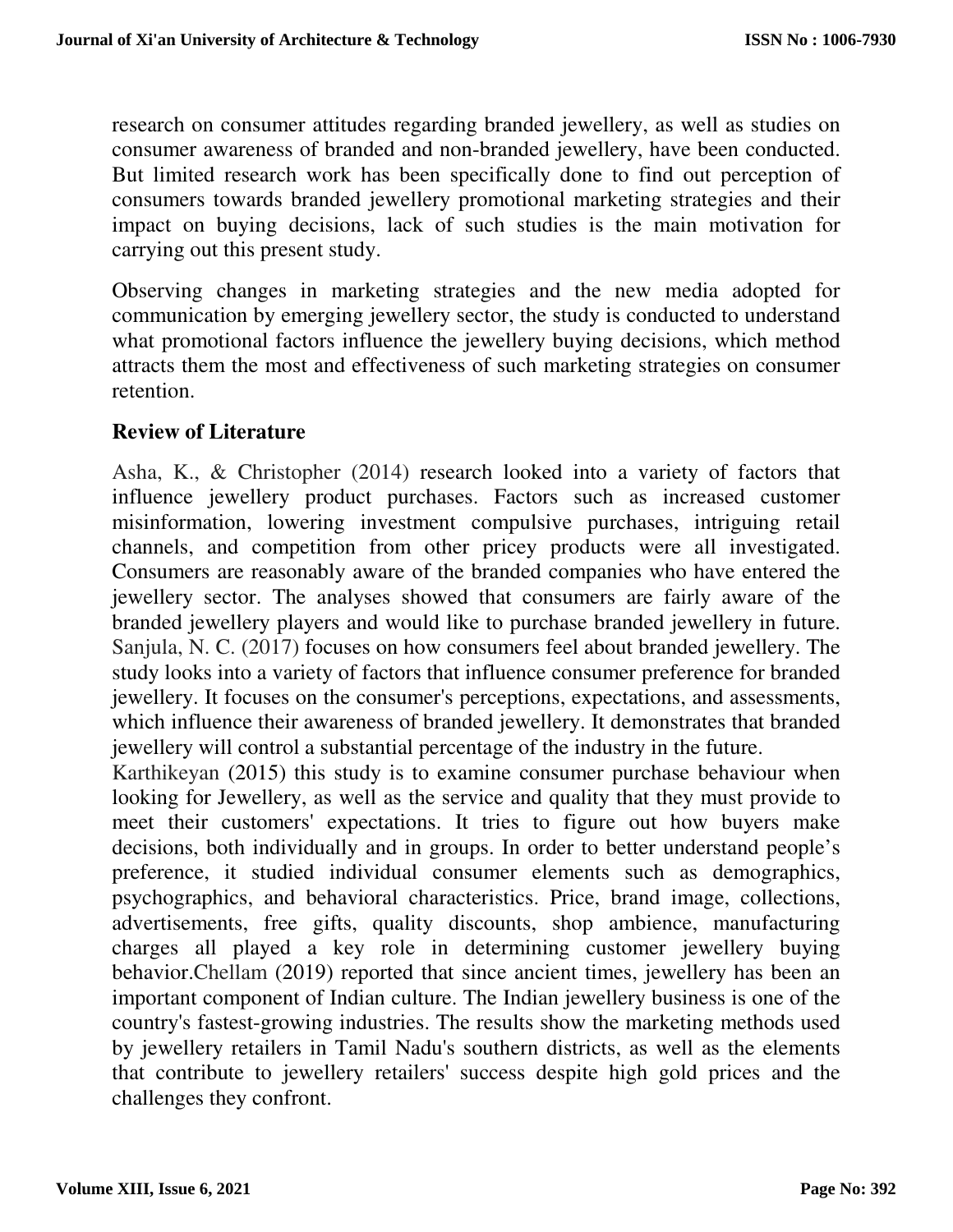Matricano & Vitagliano (2018) research confirmed that Internalisation and consolidation, market expansion, a new channel landscape, hybrid consumption, and quick fashion are the five primary characteristics that characterise the future of the jewellery sector. Among these, the internalisation process, which is initiated and handled by local jewellery brands, appears to be of particular relevance. Krishnan & Nandhini (2017) studied to determine the purchasing intention and brand preference of school instructors for gold jewellery. Primary and secondary data are used in the investigation. Teachers are motivated to buy gold jewellery for a variety of reasons, including social standing, variety, brand name, word of mouth exposure, advertisement, pricing, and so on.

Chong et al. (2017) aims to investigate the role of online promotional marketing and online reviews in predicting consumer product demand. Variables from both online reviews and promotional marketing tactics were found to be significant predictors of product demand. Online review variables in general were better predictors than online marketing promotional variables.

Yasa et al. (2020) study aims is to determine the effects of promotional strategy on the Tenun Ikat industry's competitive advantage and marketing performance in Bali, Indonesia. The findings reveal that promotional strategy has a positive and significant impact on competitive advantage, and that promotional strategy has the potential to significantly improve competitive advantage. In addition, competitive advantage has a positive and significant influence on marketing performance achievement. Muhammad, Basha & AlHafidh (2019) study to establish, measure, and empirically validate Islamic banks' promotional approaches, as well as the impact of these strategies on customer interest in Islamic banking products. The findings indicated that the UAE Islamic banking sector's promotional activities are having a substantial impact on client attitudes about Islamic banking products and services.

Kandasamy, Muniraj and Prasad (2018) study gold jewellery marketing trends, as well as the reasons and processes involved in purchasing gold jewellery, as well as consumer attitudes and behaviour, and ultimately, offer ways to stay in touch with customers. Pandya (2016) research showed that internet retail sector has a lot of promise, there is still a lot of resistance to buying jewellery online. In the gold ornament market, there is a considerable association between customer residence and the influence of some promotional techniques such as advertising, assigning brand ambassadors, and offers.

From the literature review it was clear that the there is a need to study perception towards promotional marketing strategy. Most of the studies in jewellery industry have been undertaken for awareness level and attitude towards non-branded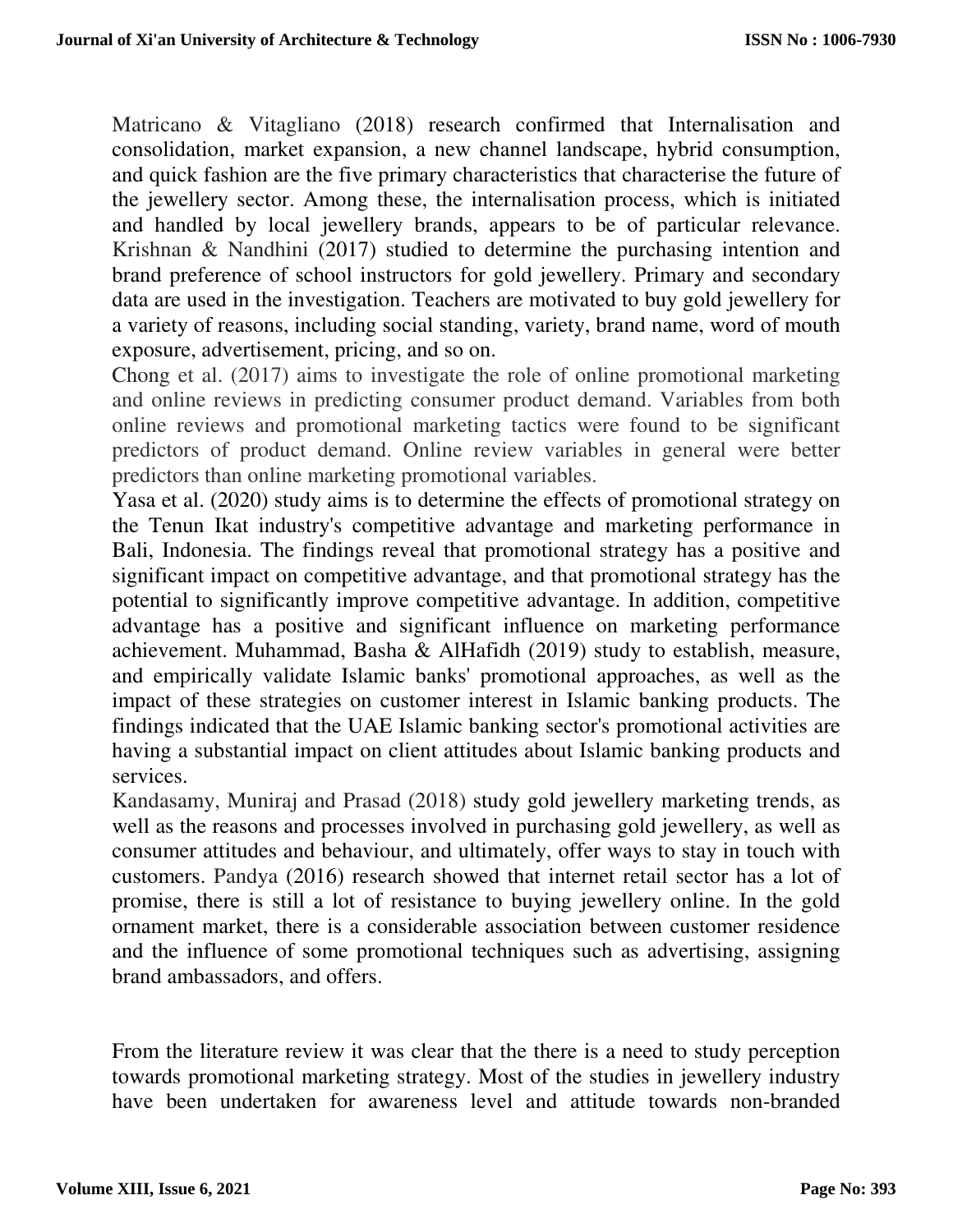products. Few studies have been conducted for branded jewellery products with reference to Jaipur. Present research analyses the attitude towards promotional marketing strategy and its impact on jewellery buying decisions. It also attempts to measure the relationship between demographic factors and influence on buying decisions.

## **RESEARCH METHODOLOGY**

The research methodology includes the following points:

**Primary Data Source:** Primary sources were used for conducting the survey of respondents obtained from convenient sampling method. The questions asked includes the data of demographical variables, close ended scale items with 5 point Likert scale (Strongly disagree to strongly agree).

**Sampling:** The research population comprised of female customers of Jaipur city. Sample size of 200 respondents was selected to investigate attitude towards promotional marketing strategies for branded Jewellery.

**Data Analysis Tools:** The data were examined by using one sample 't' test to statistically validate the results and ANOVA to identify the sources of difference via statistical software, called SPSS-ver19. Questionnaire is examined in terms of correctness and completeness before data collection.

| <b>Dimension</b>      | Category        | Percentage |  |  |
|-----------------------|-----------------|------------|--|--|
|                       | $20 - 30$       | 27%        |  |  |
|                       | $30 - 40$       | 51%        |  |  |
| Age                   | $40 - 50$       | 13%        |  |  |
|                       | 50 and above    | $9\%$      |  |  |
| <b>Education</b>      | Graduate        | 65%        |  |  |
|                       | Post Graduate   | 35%        |  |  |
|                       | $<$ 2 LPA       | 21%        |  |  |
| <b>Income</b>         | $2-5$ LPA       | 45%        |  |  |
|                       | $>5$ LPA        | 34%        |  |  |
| <b>Marital status</b> | Married         | 71%        |  |  |
|                       | Single          | 29%        |  |  |
|                       | <b>Business</b> | 15%        |  |  |
| Occupation            | Employed        | 46%        |  |  |
|                       | House wife      | 34%        |  |  |

#### **Table1: Sample Demographics**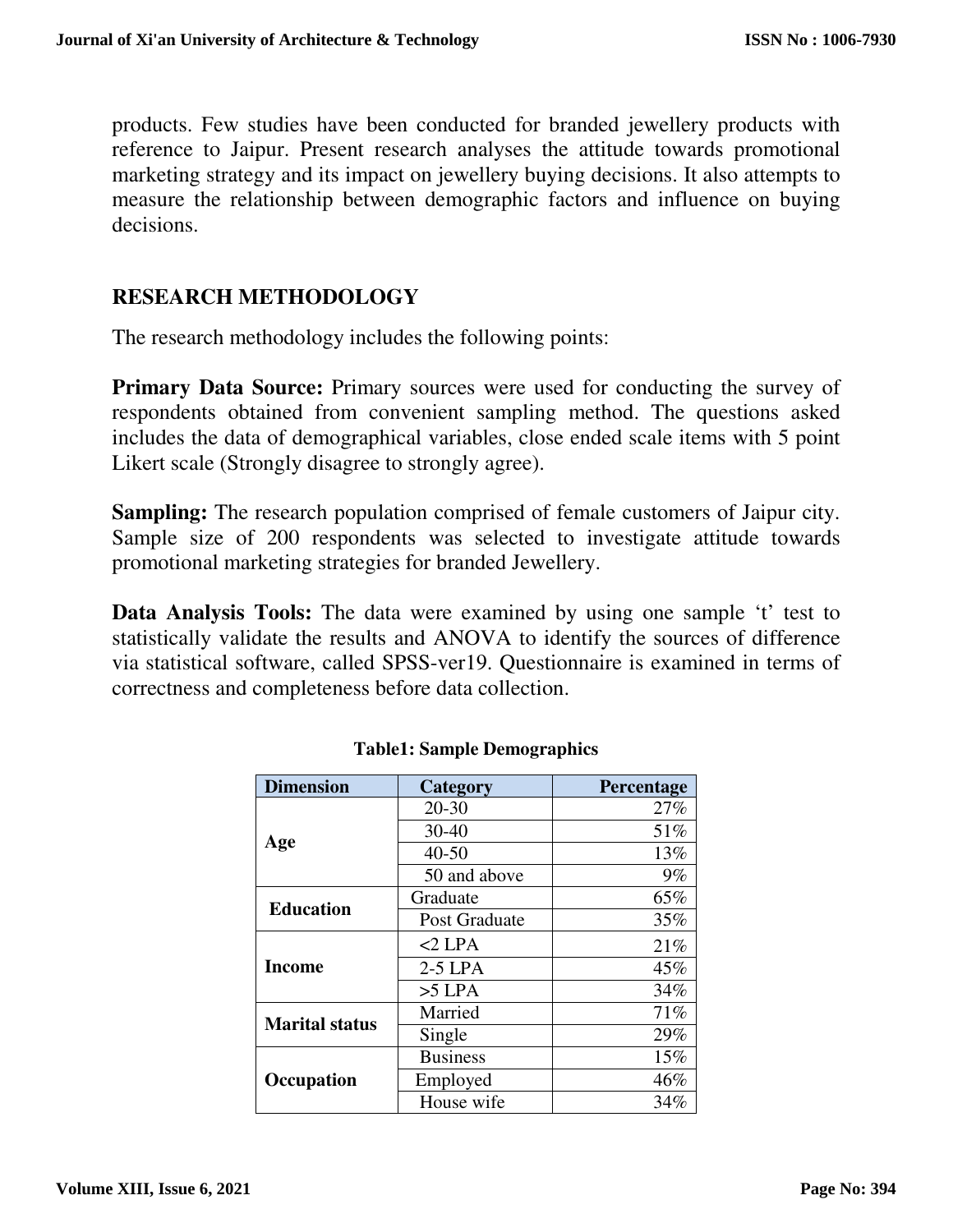| <b>Dimension</b><br>Category |         | <b>Percentage</b> |  |  |
|------------------------------|---------|-------------------|--|--|
|                              | Student |                   |  |  |

From the above table 1, demographic table of the surveyed respondents revealed that 51% of respondent are from 30-40 years of age. 13% of respondents belong to age bracket of 41-50 years, and only 9% of female customers are above 50 years of age. Greater part of surveyed women respondents are graduate (65%) and married (71%). It is also evident that 45% are earning more than 2-5 LPA and 34% of customers are having an annual income of more than 5 LPA. Moreover 21% belong to low income group of less than 2LPA. The analysis of occupation of customers revealed that out of the total 200 respondents in the survey, about only 5% of respondents are students and they are dependent to their purchase decision. 46% are to employed and belong to service class category. About 34% of respondents are house wives.

#### **DATA ANALYSIS**

One of the most essential Product Life Cycle (PLC) stage methods employed in the jewellery sector is promotional strategy. Promotional techniques are crucial at the start-up and expansion stages of a jewellery store's PLC. Every jewellery store's entire marketing plan includes promotional marketing. To reach out to its targeted clients, a jeweller can employ one or a mix of two or more promotional tactics. The phrase "promotion mix" is frequently used by marketers to describe the types, combinations, and marketing of various promotional instruments. A jeweller must be aware of who he needs to contact and what he is aiming to accomplish in order to properly advertise his business. The following section examines the effects of promotion-related marketing strategies on purchase decisions, with the goal of achieving the stated goal. The following hypothesis was developed to assess customer perceptions of promotional marketing methods.

### **H1 (null): Factors constituting promotional marketing strategies has significant influence on customer attitude**

Table 2 represent details of marketing promotion dimensions and customer attitude has been measured using likert scale (1=Least Important to 5= Most Important). Following scale items are used to measure consumer opinion towards promotion related marketing strategies.

| <b>Product Dimensions</b>                       | <b>Variable</b> | <b>Mean</b> | Std.<br><b>Deviation</b> |
|-------------------------------------------------|-----------------|-------------|--------------------------|
| Advertisements                                  | Prm_Advt        | 3.6800      | 1.27312                  |
| Shop Display                                    | Prm Disp        | 3.7800      | 1.64225                  |
| <b>Exhibition and Fairs</b>                     | Prm Exih        | 2.8200      | 1.24527                  |
| Promotion Schemes (Like coupons/ Free<br>Gifts) | Prm_Schm        | 3.7200      | 1.25089                  |
| Public Relation activities like social work     | Prm PR          | 2.5800      | 1.26760                  |

**Table 2: Descriptive statistics**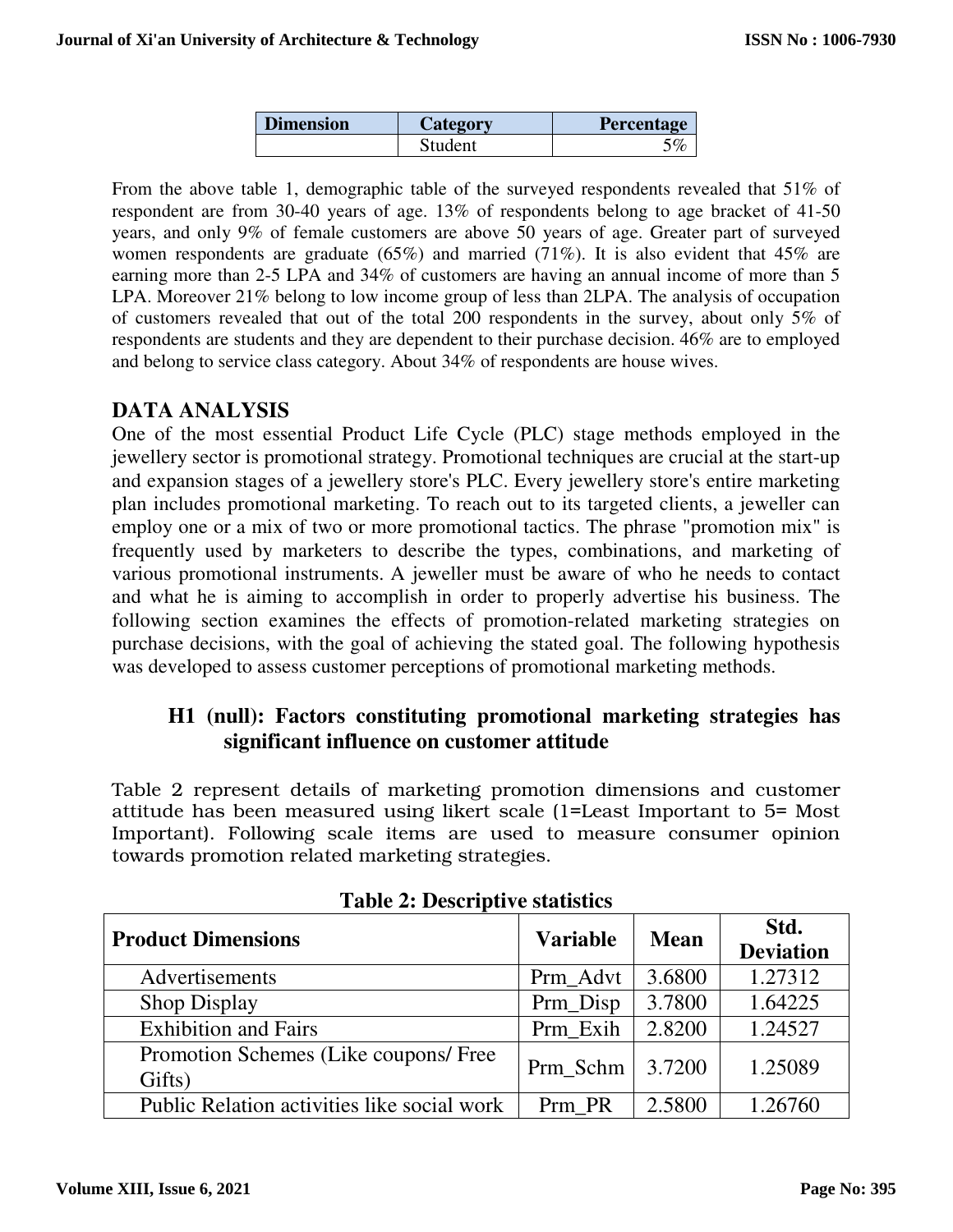| Word<br>Mouth<br>l nt | Prm<br>∕∩Μ<br>W. | <b>200</b><br>u | .005<br>чл |
|-----------------------|------------------|-----------------|------------|

From the descriptive statistics, it can be confirmed that respondents shown a positive attitude towards promotion strategies. One sample 't' test is applied to further statistically test the descriptive results**.** The one-sample t-test is used to determine whether a sample comes from a population with a specific mean. Researcher test the data with hypotheses mean of 3 = '*Indifferent***'.** This equates to declaring statistical significance at the *p* < .05 level.

|          | Test Value = $3$ |     |         |            |                         |          |  |  |
|----------|------------------|-----|---------|------------|-------------------------|----------|--|--|
|          |                  |     |         |            | 95% Confidence Interval |          |  |  |
|          | t-Value          | df  | p-value | Mean Diff. | Lower                   | Upper    |  |  |
| Prm_Advt | 11.943           | 499 | .000    | .68000     | .5681                   | .7919    |  |  |
| Prm_Disp | 10.620           | 499 | .011    | .78000     | .6357                   | .9243    |  |  |
| Prm Exih | $-3.232$         | 499 | .012    | $-.18000$  | $-.2894$                | $-.0706$ |  |  |
| Prm Schm | 12.871           | 499 | .023    | .72000     | .6101                   | .8299    |  |  |
| Prm PR   | $-7.409$         | 499 | .021    | $-.42000$  | $-.5314$                | $-.3086$ |  |  |
| Prm WoM  | 17.164           | 499 | .000    | .92000     | .8147                   | 1.0253   |  |  |

#### **Table 3: One Sample't' test**

The  $p$  values of majority of dimensions are  $\langle 0.05 \rangle$ , therefore, it can be concluded from the mean value analysis, that women consumer give importance to majority of promotion activities except Exhibition and Fairs and Public Relation activities like social work. From above analysis, we can reject the null hypothesis and state that there is a significant impact of promotional marketing strategies on jewellery buying behaviour among women.

Following hypothesis is also developed to test the assumption of the impact of customer demography on purchase intention.

## **H2 (null): There is no relationship between demographic factors of women and the impact of promotional marketing strategies on jewellery buying decisions**.

To identify that the variation in respondent's perception towards attitude towards promotional marketing strategies across demographic categories; ANOVA analysis was used that provides a statistical test of whether or not the means of several groups are all equal. The results on ANOVA were provided in table as under.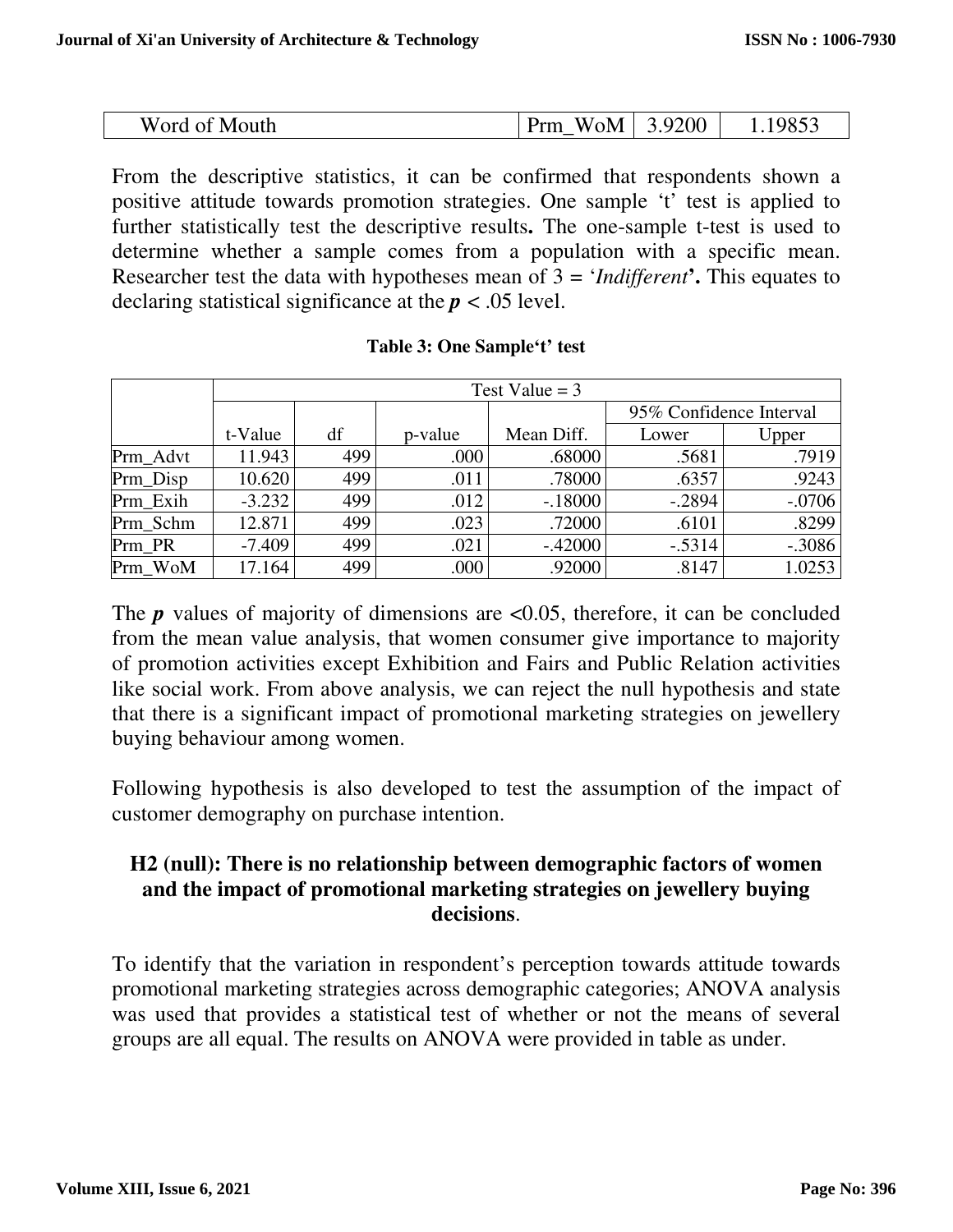| <b>Demographics</b>   |       | <b>Mean</b> | Sum of         |                | <b>Mean</b> | F-                | $p-$  |
|-----------------------|-------|-------------|----------------|----------------|-------------|-------------------|-------|
|                       | Freq. | value       | <b>Squares</b> | df             | Sq.         | <b>Statistics</b> | value |
| Age                   |       |             | 171.488        | 3              | 2.573       | 7.794             | 0.000 |
| 20-30                 | 140   | 3.499       |                |                |             |                   |       |
| 30-40                 | 260   | 3.352       |                |                |             |                   |       |
| 40-50                 | 60    | 3.276       |                |                |             |                   |       |
| 50 and above          | 40    | 3.752       |                |                |             |                   |       |
| <b>Education</b>      |       |             |                |                |             |                   |       |
| Graduate              | 330   | 3.413       | 161.421        | $\mathbf{1}$   | 0.344       | 0.017             | 0.896 |
| <b>Post Graduate</b>  | 170   | 3.421       |                |                |             |                   |       |
| Income                |       |             |                |                |             |                   |       |
| $<$ 2 LPA             | 110   | 3.196       | 161.615        | $\overline{2}$ | 4.936       | 15.179            | 0.000 |
| $2-5$ LPA             | 210   | 3.396       |                |                |             |                   |       |
| $>5$ LPA              | 180   | 3.573       |                |                |             |                   |       |
| <b>Marital status</b> |       |             |                |                |             |                   |       |
| Married               | 320   | 3.458       | 169.940        | $\mathbf{1}$   | 1.548       | 4.535             | 0.034 |
| Single                | 180   | 3.342       |                |                |             |                   |       |
| Occupation            |       |             |                |                |             |                   |       |
| <b>Business</b>       | 90    | 3.407       | 168.630        | 3              | 0.953       | 2.802             | 0.039 |
| Employed              | 200   | 3.442       |                |                |             |                   |       |
| House wife            | 170   | 3.450       |                |                |             |                   |       |
| Student               | 40    | 3.165       |                |                |             |                   |       |

**Table 4: ANOVA** 

The table 4 present result of ANOVA test with F Ratio and p-value. The data analysis revealed a statistically significant difference across demographic groups identified. Customer perception regarding promotion related marketing strategies differs across age, Income, occupation and marital status. From the mean analysis, it can be concluded that house wives of age group of 20-30, married, having annual income more than 5 Lakh have higher positive perception towards promotion related marketing strategies of branded Jewellery products.

## **Conclusion and Discussion**

Result of the survey revealed that women consumer give importance to majority of promotion activities like Advertisements, Shop Display, Promotion Schemes (Like coupons/ Free Gifts) and Word of Mouth. Hence the study concludes that there is a significant impact of promotional marketing strategies on jewellery buying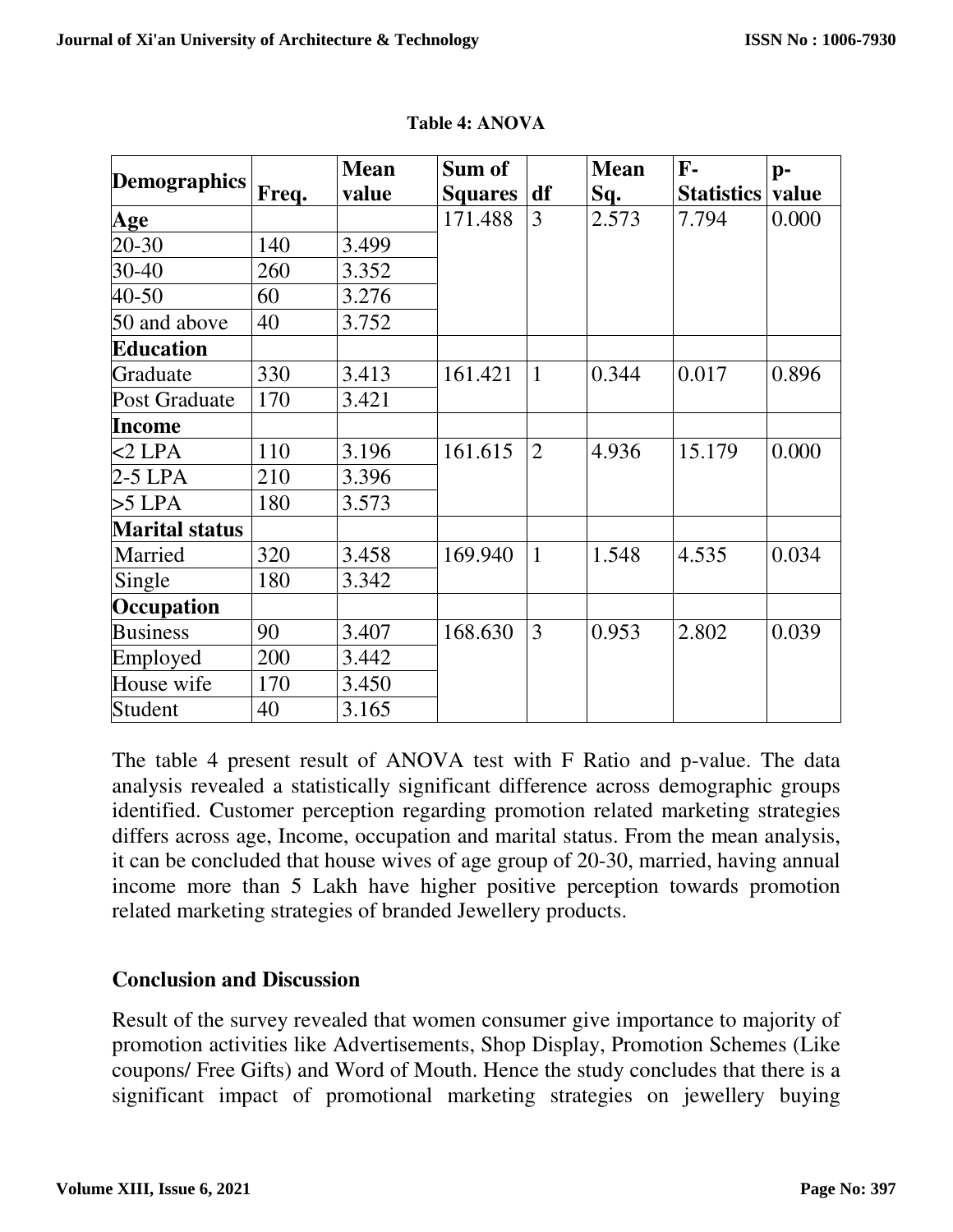behaviour among women. There is also a statistically significant difference across demographics groups. Perception regarding promotional marketing strategies differs across age, Income, occupation and marital status. It can be concluded that house wives of age group of 20-30, married, having annual income more than 5 Lakh have higher positive perception towards promotion related marketing strategies of branded Jewellery products.

It is highly recommended for branded store to have an updated and user-friendly website. The online impression of a business and its jewellery tells a lot about the brand, and consumers will judge the store and its jewellery based on that impression. Although a store may not have an ecommerce site to sell things online, it must have an aesthetically pleasing, modern, and user-friendly website. On each page of the website, there should be apparent contact information, location details, and business hours.

Clients are largest brand evangelists, and social media is the modern day word of mouth marketing. Active presence on social media platforms such as Facebook, Instagram, and Twitter increases customer's involvement with the brand. Customers endorse their jewellery brands to their peers when they upload and share authentic images of products with their social followings. Schemes such as rewarding regular customers with discounts, freebies, limited-time offers, and special offers help keeping customers loyal towards the brand.

#### References

- Asha, K., & Christopher, S. E. (2014). A study on buying behaviour of customers towards branded and non branded gold jewellery with preference to Kanyakumari district. *International Journal of Management*, *5*(10), 105-114.
- Chellam, K. C. (2019). A Study on Jewellery Retailing in Southern Districts of Tamil Nadu. Journal of Emerging Technologies and Innovative Research, 6(1), 35-71
- Chong, A. Y. L., Ch'ng, E., Liu, M. J., & Li, B. (2017). Predicting consumer product demands via Big Data: the roles of online promotional marketing and online reviews. *International Journal of Production Research*, *55*(17), 5142-5156.
- Deveshwar, A., & Kumari, R. (2014). Indian women buying behavior towards branded jewellery. *Online International Interddisciplinary Research Journal,* 2(3), 67-78